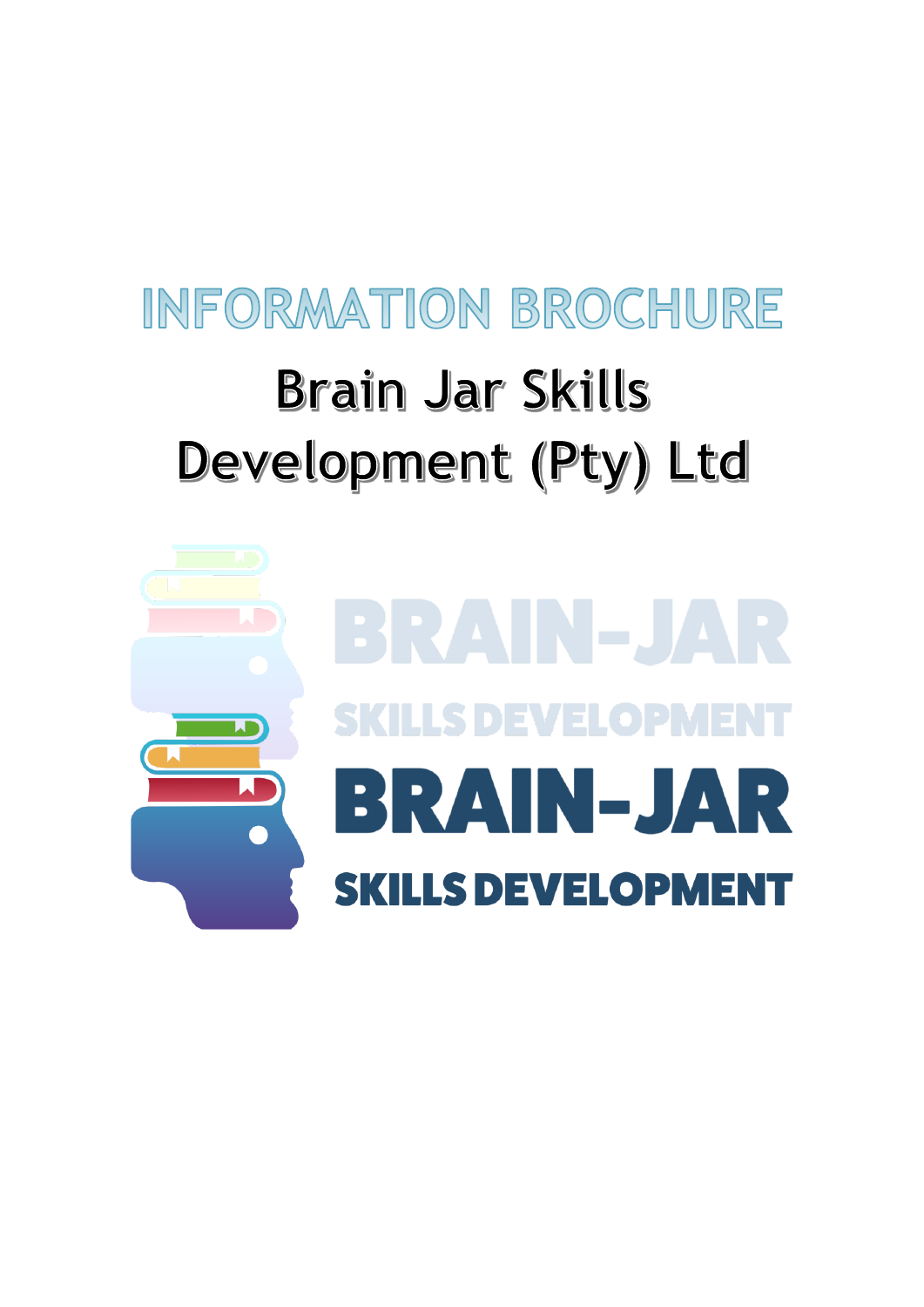

## **Contents**

| 1.               |                                         |
|------------------|-----------------------------------------|
| 2.               |                                         |
| 3.               |                                         |
| $\overline{4}$ . |                                         |
|                  |                                         |
|                  |                                         |
|                  |                                         |
|                  |                                         |
|                  |                                         |
| 5.               |                                         |
| 6.               |                                         |
|                  |                                         |
|                  |                                         |
|                  |                                         |
|                  |                                         |
|                  |                                         |
|                  |                                         |
|                  |                                         |
|                  | <b>.</b><br>$\sim$ $\sim$ $\sim$ $\sim$ |
|                  |                                         |
|                  |                                         |
|                  |                                         |
| 7.               |                                         |
|                  |                                         |
|                  |                                         |
|                  |                                         |
|                  |                                         |
|                  |                                         |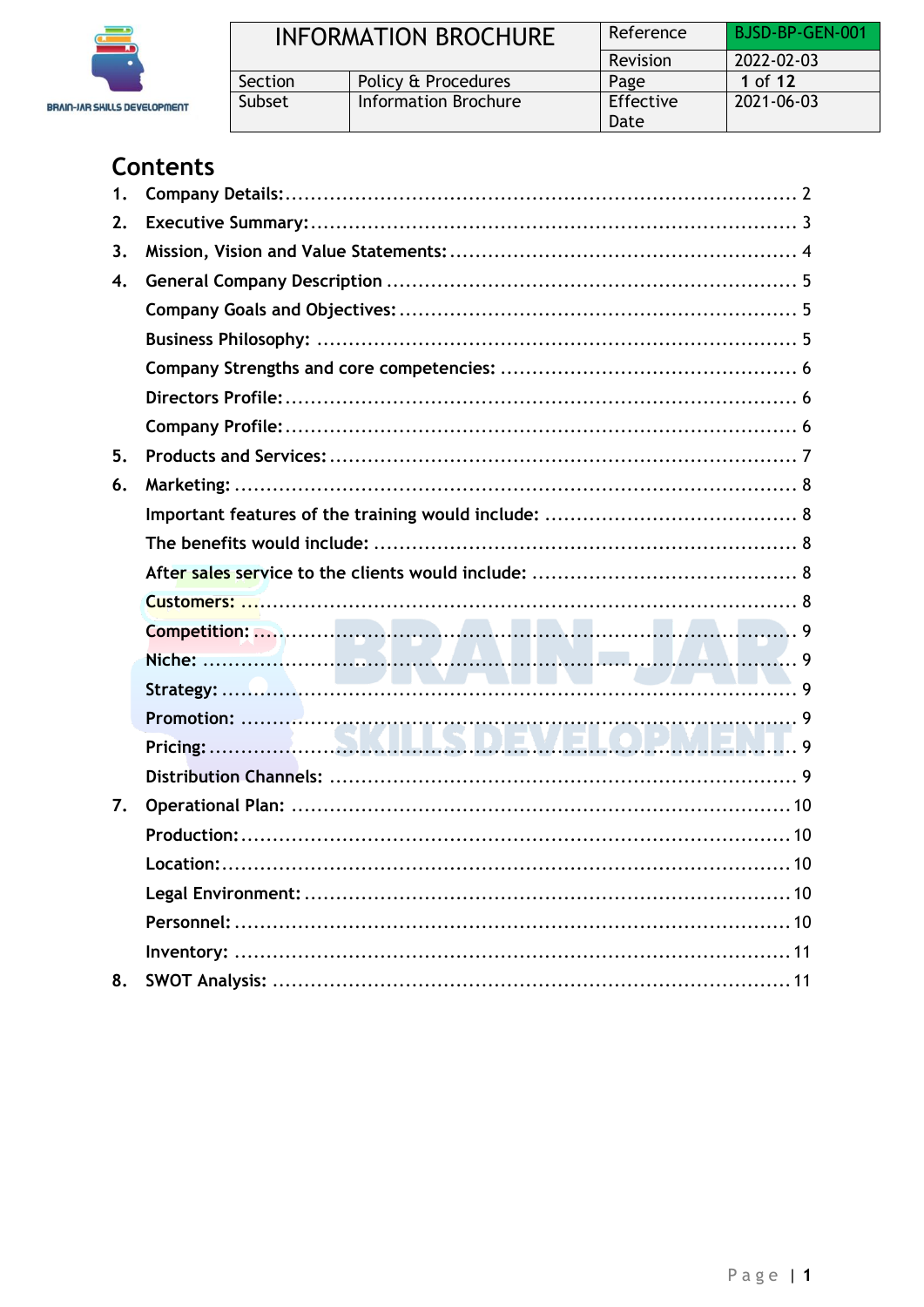

#### <span id="page-2-0"></span>**1. Company Details:**

Company Registration Number: 2021 / 489895 / 07

| Directors: | <b>Wynand Visser</b>          |                               |  |  |
|------------|-------------------------------|-------------------------------|--|--|
|            | Willem Jacobus Beneke         |                               |  |  |
|            |                               |                               |  |  |
| Address:   | Admin Office                  | <b>Training Venue</b>         |  |  |
|            | 35 Stanley Street             | Hoërskool Die Wilgers         |  |  |
|            | Rayton                        | 8 Frank Road, Die Wilgers     |  |  |
|            | Pretoria                      | Pretoria                      |  |  |
|            | Gauteng                       | Gauteng                       |  |  |
|            | 1001                          | 0041                          |  |  |
|            |                               |                               |  |  |
| Tel:       | 083 650 1083 / 082 411 1512   | 083 650 1083 / 082 411 1512   |  |  |
| Email:     | admin@brainjarskillsdev.co.za | admin@brainjarskillsdev.co.za |  |  |
|            |                               |                               |  |  |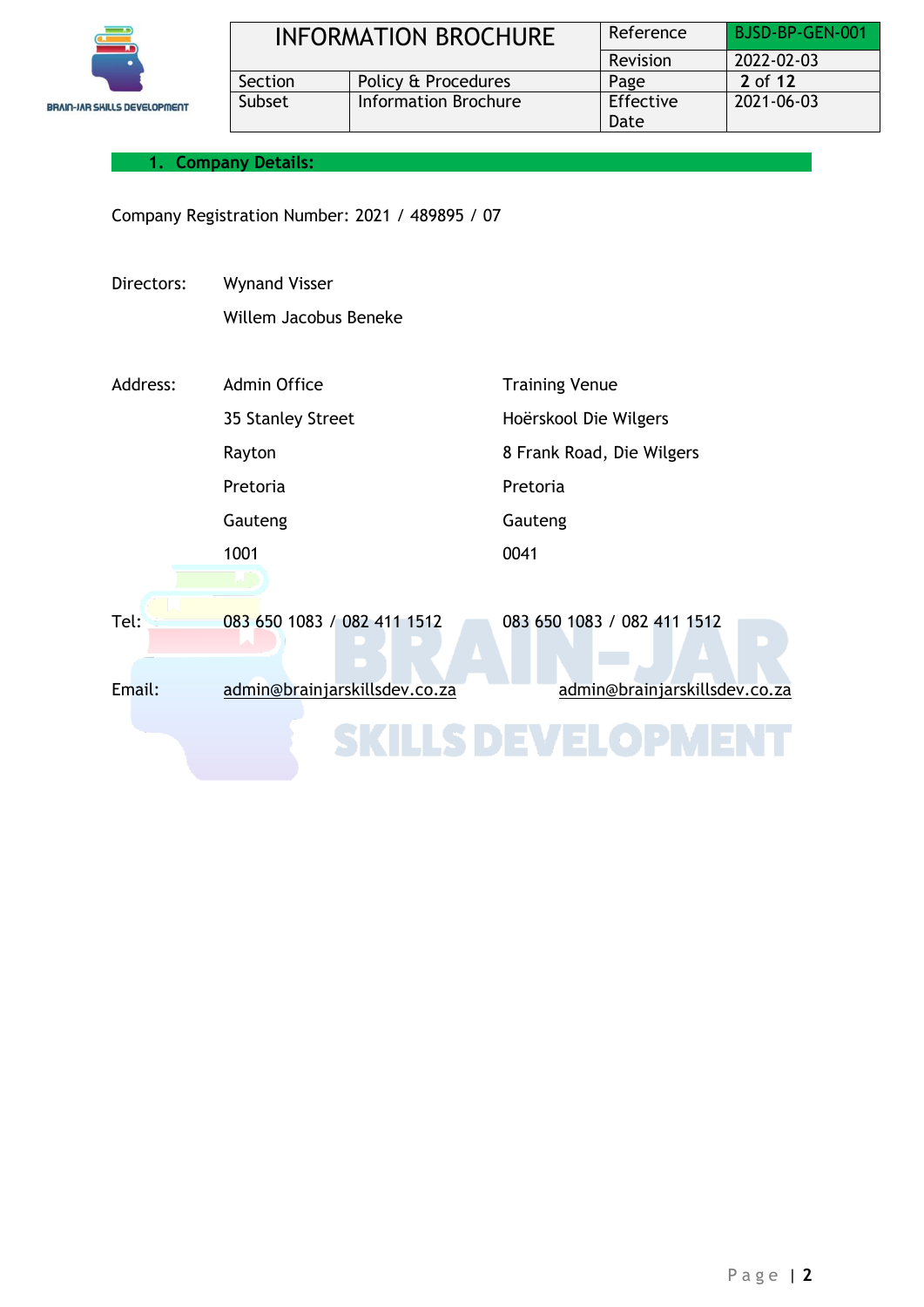

| <b>INFORMATION BROCHURE</b> |                             | Reference | BJSD-BP-GEN-001 |
|-----------------------------|-----------------------------|-----------|-----------------|
|                             |                             | Revision  | 2022-02-03      |
| Section                     | Policy & Procedures         | Page      | 3 of 12         |
| Subset                      | <b>Information Brochure</b> | Effective | 2021-06-03      |
|                             |                             | Date      |                 |

#### <span id="page-3-0"></span>**2. Executive Summary:**

**Brain Jar Skills Development (Pty) Ltd** operates as a Private Company registered in **March 2021**. The registration number is **2021 / 489895 / 07**. The Directors are Wynand Visser and Willem Jacobus Beneke.

We aim to provide high quality training that is cost effective and excellent quality service.

Formed primarily to provide Skills Development and Training interventions, our business plan is designed to provide management with a systematic and strategic approach to achieve these primary objectives.

We specialize in addressing the skills gap hereby maximizing growth of all its employees.

The company intends to provide structured and profiled training interventions to contracted clients by providing credit and non-credit bearing Skills Programmes and possible Learnerships in the future.

These interventions are based on improved skills and work performance relevant to business needs. It is strategically necessary for companies to invest in the education, training and skills development of its employees.

Training and skills development are core to the upliftment and growth of the individual as well as the organization as a whole.

Developing a learning culture empowers companies to achieve dramatically improved results. Training is key element in the business strategy of an organization dedicated to continuous learning.SKILLS DEVELOP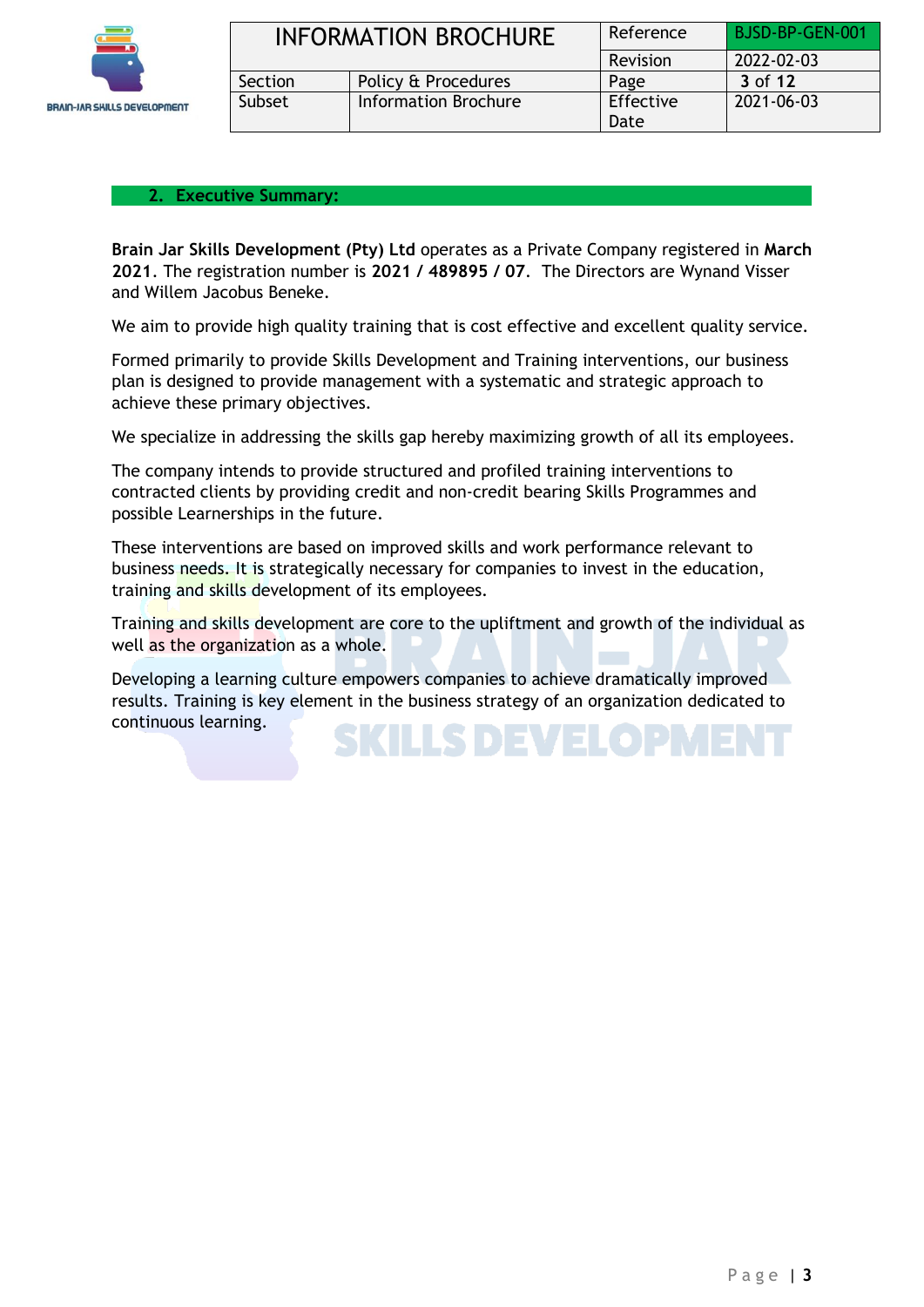

| <b>INFORMATION BROCHURE</b> |                      | Reference | BJSD-BP-GEN-001 |
|-----------------------------|----------------------|-----------|-----------------|
|                             |                      | Revision  | 2022-02-03      |
| Section                     | Policy & Procedures  | Page      | 4 of 12         |
| Subset                      | Information Brochure | Effective | 2021-06-03      |
|                             |                      | Date      |                 |

#### <span id="page-4-0"></span>**3. Mission, Vision and Value Statements:**

We have clearly defined mission, vision and value statements to guide the actions of our company, outline our overall goal, provide a path, and guide decision-making. The mission, vision and value statements provide the framework or context within which our company's strategies are formulated.

## ➢ Our Mission

 $\circ$  Is to empower our unqualified teachers in the field with the skills and resources they deserve. Our program is set on building the foundation for our teachers to become highly skilled practitioners

## ➢ Our Vision

**o Empowering our Teachers of today to teach our children of** tomorrow

## ➢ Our Values

o We celebrate differences and we want to help with transformation.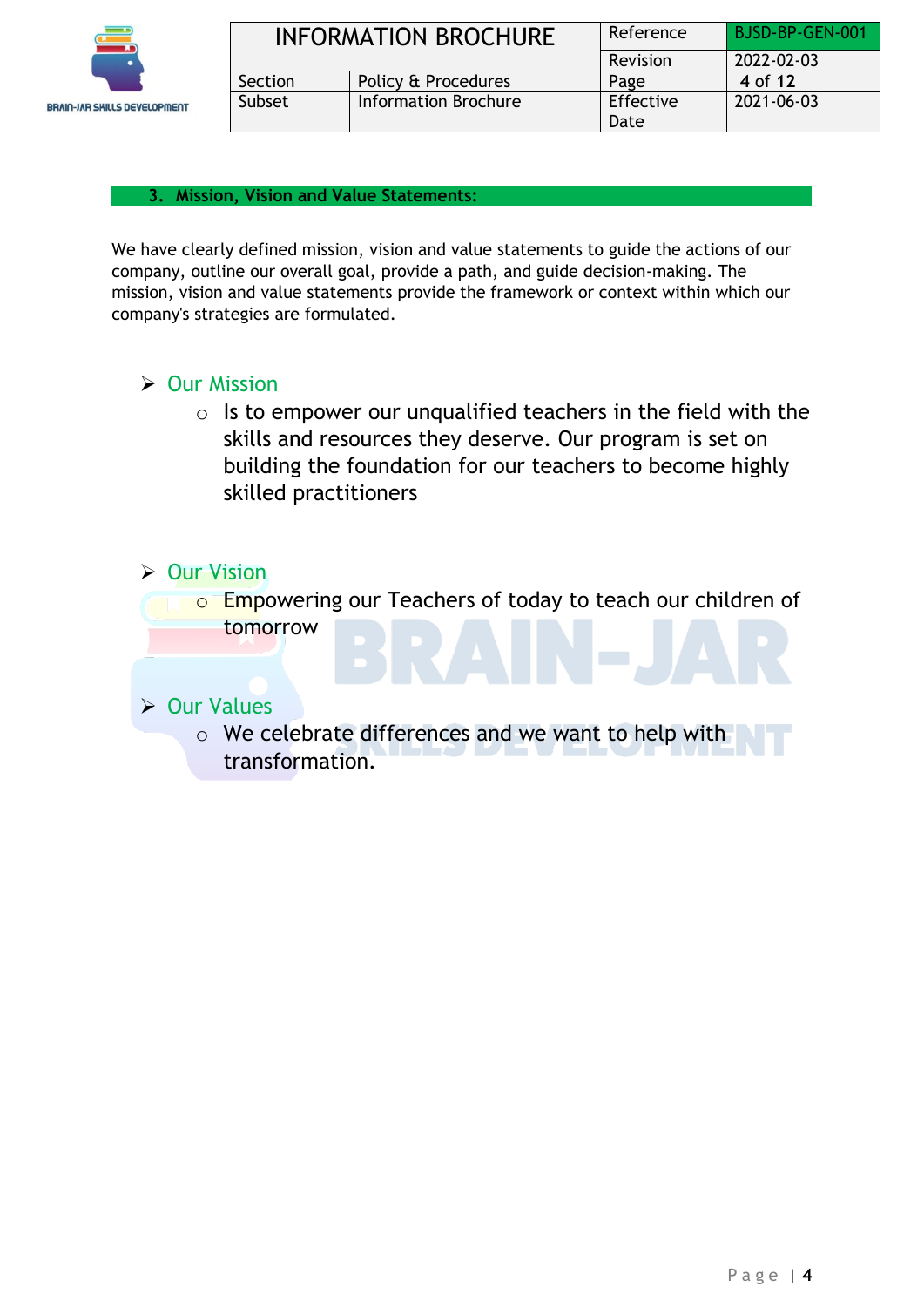

| <b>INFORMATION BROCHURE</b> |                             | Reference | BJSD-BP-GEN-001 |
|-----------------------------|-----------------------------|-----------|-----------------|
|                             |                             | Revision  | 2022-02-03      |
| Section                     | Policy & Procedures         | Page      | 5 of 12         |
| Subset                      | <b>Information Brochure</b> | Effective | 2021-06-03      |
|                             |                             | Date      |                 |

#### <span id="page-5-0"></span>**4. General Company Description**

We intend to provide business learning interventions to employees in order to empower the individual and improve quality service delivery within a company.

The purpose of training is to ensure employees are adequately equipped to meet the requirements of their current positions, grow professionally and maximise growth of all its employees.

It is our company's intention is to develop a skilled, competent and confident workforce through training interventions that would equip and enhance the growth of the learner, their employer and society.

We aim to achieve this through:

- Nationally recognised and accredited learning programmes;
- Needs Analysis and Relevance to business needs and;
- Improved skills and work performance.

#### <span id="page-5-1"></span>**Company Goals and Objectives:**

We want to increase the quality and skills of our teachers.

We are committed to becoming the leading Skills Development Provider of Business Learning Interventions by:

- Demonstrating Experience and expertise.
- Expressing commitment to quality and customer satisfaction at all times. and the set of the set of the set of the set of the set of the set of the set of the set of the set of the set of the set of the set of the set of the set of the set of the set of the set of the set of the set of th
- Creating an increasing customer base.
- Endeavouring to achieve growth and profit in line with industry and company standards.
- Priding ourselves on delivering excellence training interventions.

#### <span id="page-5-2"></span>**Business Philosophy:**

Skills Development is the changing face of Education and Training.

As a new democracy, SA is looking for better ways of educating their people, in the hope of creating a competitive economic global environment.

It is strategically necessary for companies to invest in the education, training and skills development of its employees.

All education, training and development interventions should be aligned to business needs and strategies, comply with relevant legislation and meet the highest possible quality standards.

By contributing to the development of a pool of skilled South African workers, companies are supporting the National Skills Development Strategy and the principles of the National Qualifications Framework (NQF).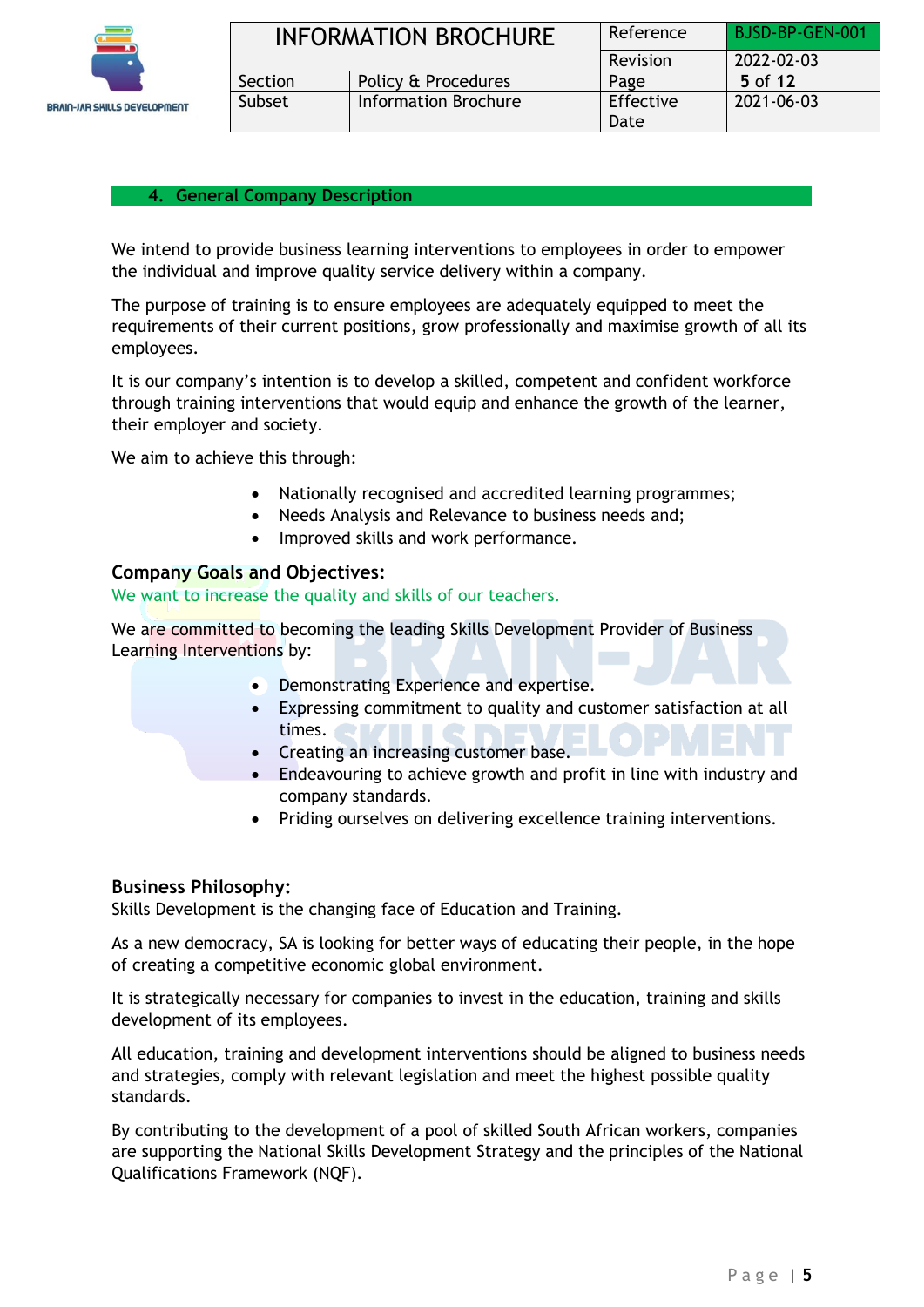

#### <span id="page-6-0"></span>**Company Strengths and core competencies:**

We pride ourselves on delivering credit and non-credit bearing learning programmes:

- Credit bearing learning programmes are SAQA aligned and therefore contribute to the career development of each learner.
- We are committed to delivering high quality products at low costs and constantly improving training programmes.
- We are compliant with Skills Development legislation.
- We pride ourselves on building a long-lasting relationship with our clients.

#### <span id="page-6-1"></span>**Directors Profile:**

Wynand Visser and Willem Jacobus Beneke bring a wealth of experience, skills and strengths into this company.

#### About Wynand Visser:

Wynand Visser is a self-starter who thrives on any challenge presented. He has strong morals, sets high standards for himself and thrives in a group or team context. Wynand is very outgoing and easily interacts with all, regardless of race or gender. His skill as a counsellor has given him an advantage in relations with clients and co-workers. He is in possession of a Sport Science diploma and a 3-year City Changes Program BTh Theology.

#### About Willem Jacobus Beneke:

Jaco believes that it is not only accomplishments, but also character and objective that makes a person successful. He sees Himself as a well-motivated and organized person who is focused and goal-orientated in his workmanship. Jaco can handle pressure, is ambitious and a dedicated person. Jaco is an outdoors person and likes spending some quality time watching, supporting or participating in sports and hunting. He is in possession of a Bachelor of Accounting Science.

#### <span id="page-6-2"></span>**Company Profile:**

We are motivated to assist our children to achieve something with their lives and not get lost in the system because they are uninformed. We want RSA to be a country where we can raise the bar and raise the number of educated and successful youth.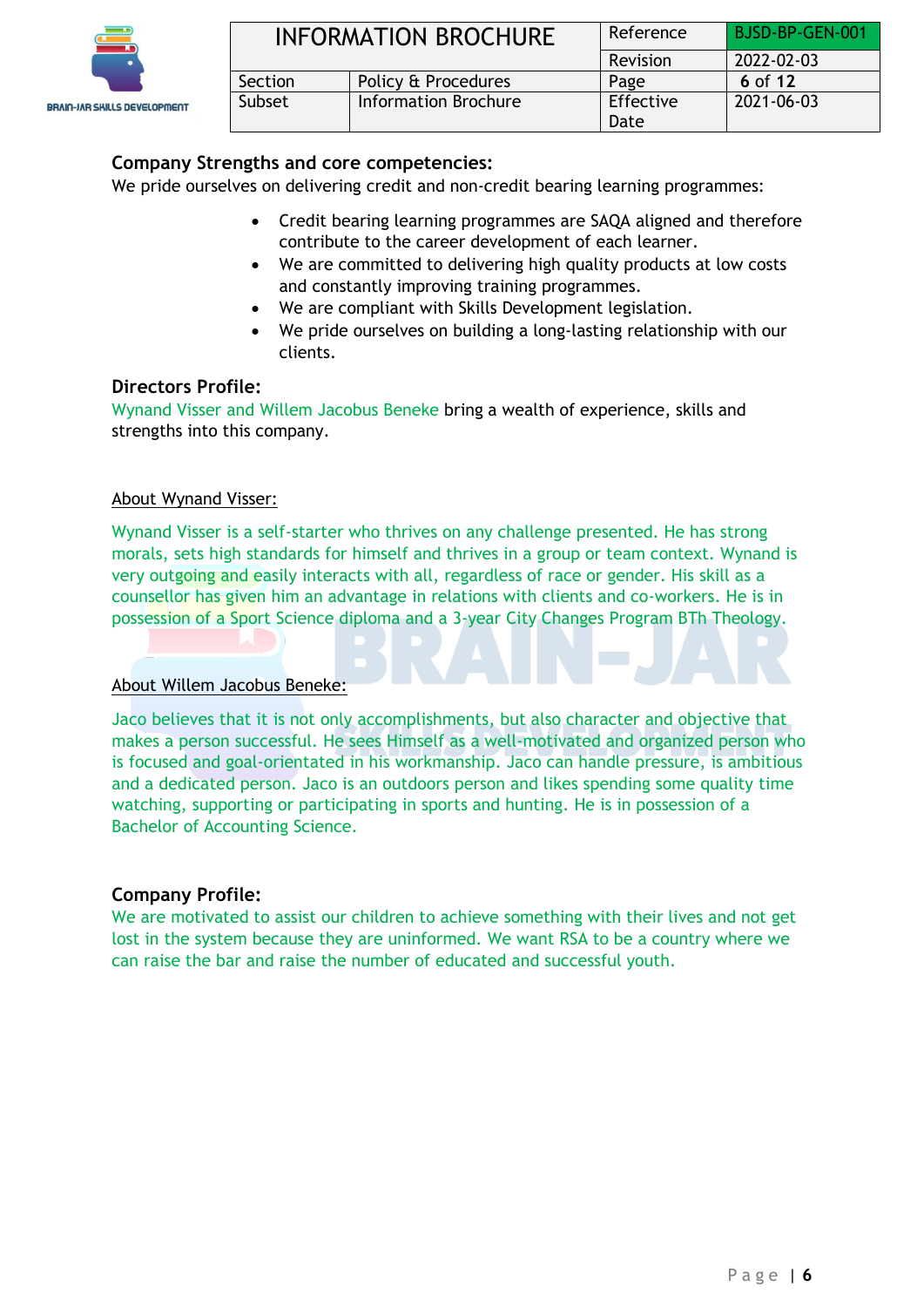

| <b>INFORMATION BROCHURE</b> |                      | Reference | BJSD-BP-GEN-001 |
|-----------------------------|----------------------|-----------|-----------------|
|                             |                      | Revision  | 2022-02-03      |
| Section                     | Policy & Procedures  | Page      | <b>7</b> of 12  |
| Subset                      | Information Brochure | Effective | 2021-06-03      |
|                             |                      | Date      |                 |

#### <span id="page-7-0"></span>**5. Products and Services:**

Our company's products and services include the following:

- Training (Credit bearing) Learnerships, Skills Programmes
- Non credit based training according to the needs of the company
- Assessing
- **Moderating**
- Induction
- Mentoring
- Coaching
- Alignment with SAQA, NQF and Skills Development Legislation
- Annual reports with Recommendations

We will actively engage with industry to recognize the type of training required and will customize courses to meet those needs

Fee Structure will depend on number of candidates as well as duration of training programme.

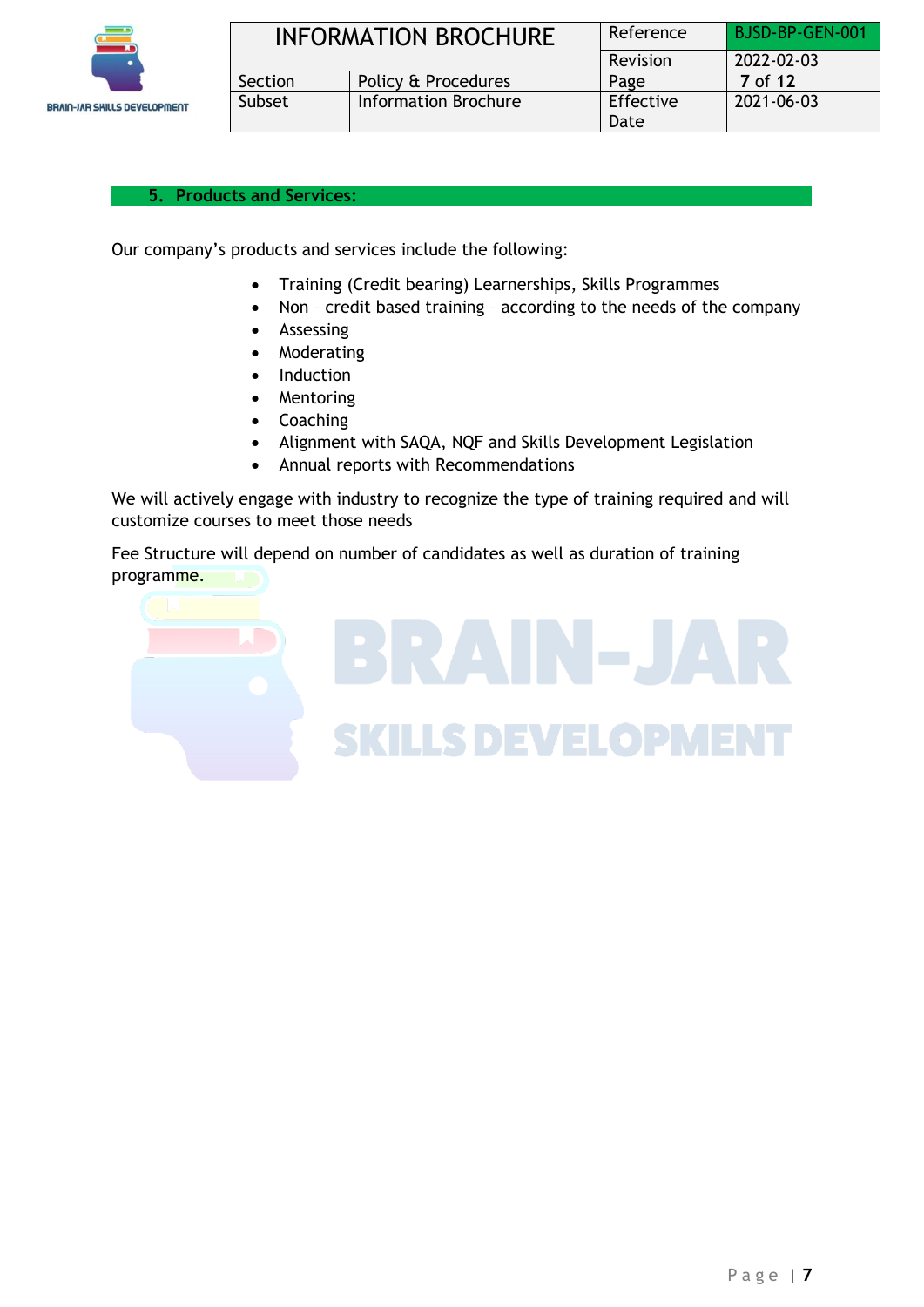

| <b>INFORMATION BROCHURE</b> |                      | Reference | BJSD-BP-GEN-001 |
|-----------------------------|----------------------|-----------|-----------------|
|                             |                      | Revision  | 2022-02-03      |
| Section                     | Policy & Procedures  | Page      | 8 of 12         |
| Subset                      | Information Brochure | Effective | 2021-06-03      |
|                             |                      | Date      |                 |

#### <span id="page-8-0"></span>**6. Marketing:**

Success of any business depends on effective marketing of the product. This therefore begins with careful, systematic research.

Market research is important as to who are the market and industry players.

Our company conducts research by making use of trade journals, SETA and AQP websites and industry associations.

We also approach companies in industry on a one-to- one consultation basis.

The training programs and facilitators are of a high quality and experience. The training provided will enable learners to gain insight into various roles within a work context, and thus providing them with the skills and knowledge to add value to their job.

#### <span id="page-8-1"></span>**Important features of the training would include:**

- Customised training interventions to meet the needs of clients.
- SAQA Aligned training material.
- $\bullet$  Experienced subject matter experts in delivering the training material.

#### <span id="page-8-2"></span>**The benefits would include:**

- For SAQA Aligned programmes the learner will receive a Certificate of Competence.
- For Non-credit bearing programmes the learners will receive a Certificate of Attendance
- Positive self-image of oneself.
- Improved skills and knowledge in the Workplace.
- Chance for promotion.
- Senior management positions.
- Improved skills make the learner more marketable.

#### <span id="page-8-3"></span>**After sales service to the clients would include:**

- Support of learners throughout learning programme.
- Follow up of learners in assigned tasks.
- Supporting and assisting learners with shortfalls.
- Assisting with competency.

#### <span id="page-8-4"></span>**Customers:**

We will be targeting SMME customers who have been paying their Skills Levy but have not derived any benefit there from.

The demographic factors for business customers would consist of the following:

- Location: Gauteng initially, but we plan to branch out nationwide
- Size of Firms: SMMEs, uneducated youth and teachers in practice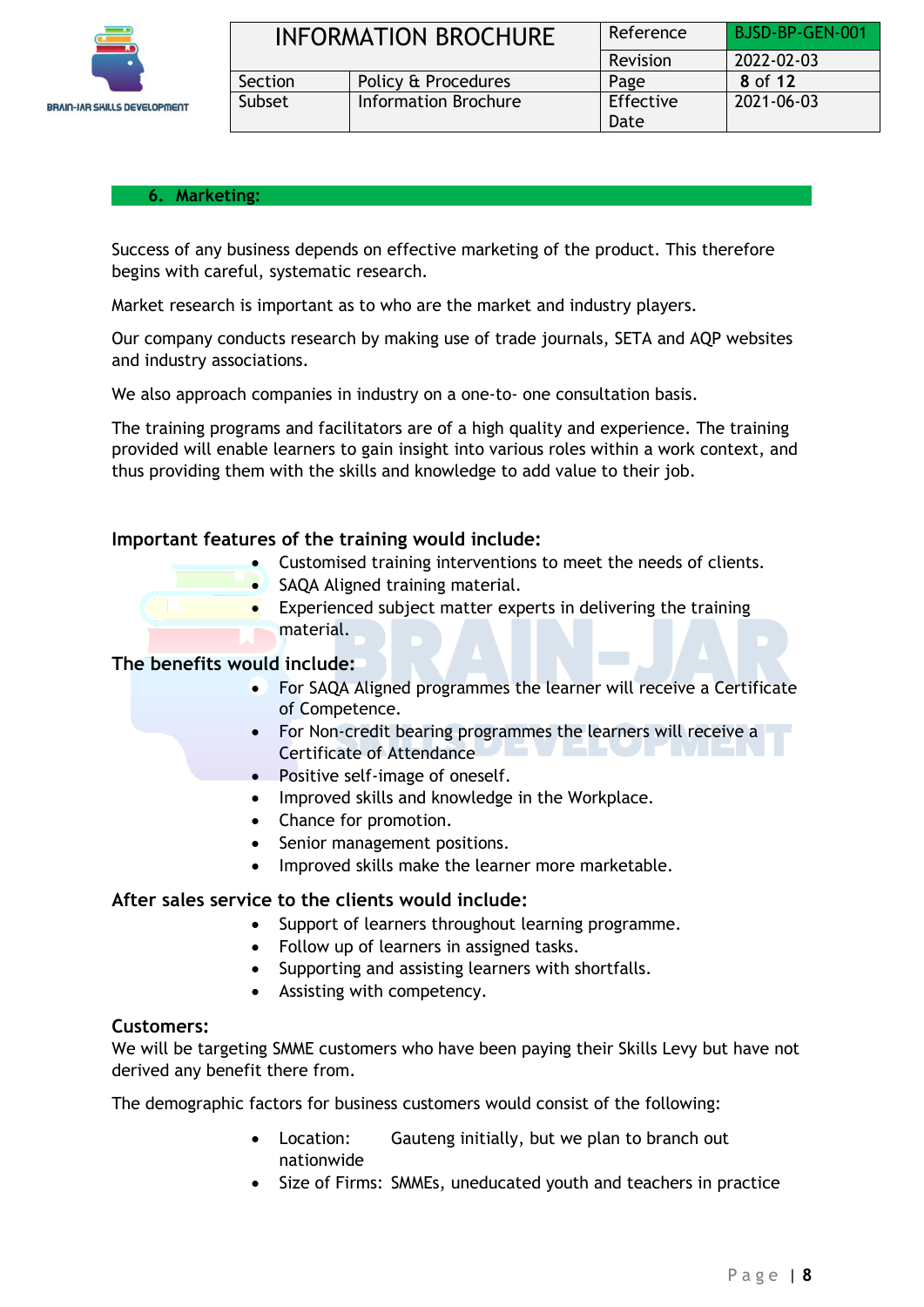

#### <span id="page-9-0"></span>**Competition:**

Our major competitors would include other accredited Skills Development Providers that would offer the same Qualifications/Skills Programmes:

Our products will compare with the competition in the following way:

- Have our reputation to go on in providing a quality service.
- Will therefore provide names of references.
- Our Directors are subject matter experts
- We customise our group work to the learner's environment
- We ensure our training is interactive
- We will attend all capacity building information sessions presented by any accreditation industry expert in order to capacity build our knowledge to run and exit learners successfully from the system

#### <span id="page-9-1"></span>**Niche:**

Our niche therefore would be to provide Accredited training interventions by utilizing experienced facilitators and assessors. Training needs will be customized to suit the needs of the clients.

Our company will portray a professional image and appearance when delivering these training interventions.

#### <span id="page-9-2"></span>**Strategy:**

Our marketing strategy will be based on on-on-one consultation with clients.

#### <span id="page-9-3"></span>**Promotion:**

Customers will be approached on a consultant basis. A power-point presentation will be conducted.

We would like customers to see us in a professional and positive light as an efficient and effective Skills Development Provider.

#### <span id="page-9-4"></span>**Pricing:**

Pricing will depend on duration of learning programme conducted as well as number of learners that will be trained. It will also depend on whether learners are trained in-house or at our premises. Refreshments will have to also be taken into account.

Pricing is important as you do not want to price yourself out of the market. It therefore has to be market related to other providers within the industry.

#### <span id="page-9-5"></span>**Distribution Channels:**

We will be selling our service through our own sales force as well as bidding on contracts.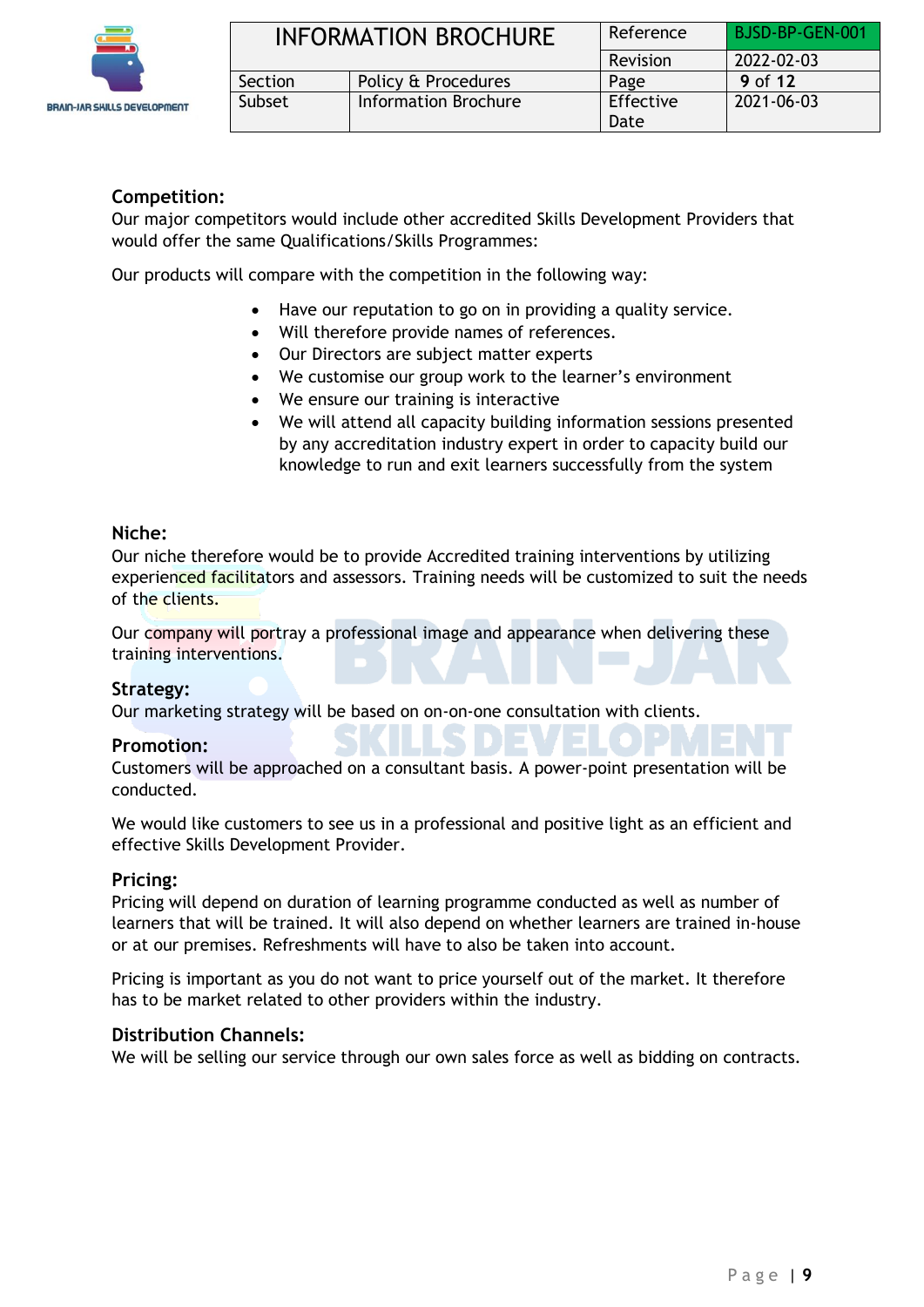

| <b>INFORMATION BROCHURE</b> |                             | Reference | BJSD-BP-GEN-001 |
|-----------------------------|-----------------------------|-----------|-----------------|
|                             |                             | Revision  | 2022-02-03      |
| Section                     | Policy & Procedures         | Page      | 10 of 12        |
| Subset                      | <b>Information Brochure</b> | Effective | 2021-06-03      |
|                             |                             | Date      |                 |

#### <span id="page-10-0"></span>**7. Operational Plan:**

Our Company's Operational Plan begins with consultation with potential clients to determine needs analysis within the organization. The service delivery is guaranteed by us presenting our accreditation certificate / report to our clients.

Our target market is host sites in where we facilitate and train learners to fulfil their potential.

We strive to meet and exceed our training targets by producing a competency rate of over 80%.

#### <span id="page-10-1"></span>**Production:**

Our training material will be sourced from reputable material developers and we will ensure we follow the Learning Development, Delivery and Evaluation Policy we have in place for this. There will also be inventory control over all stock within the company.

#### <span id="page-10-2"></span>**Location:**

Training of clients can take place at our client's premises or our premises or at an outsourced conference venue. We will ensure that wherever the training is conducted that we complete the OHS Training Venue Checklist found in our QMS. This will be signed by the venue and our facilitator and attached to our Training Register for the day.

It has easy walk-in access and caters for people with disabilities as it is ground floor with easy wheelchair access. It has adequate parking and is close to shopping centres.

Costs incurred will be rent, water and lights, start-up expenses.

Business hours will be from **08h00 – 15h00, Monday to Friday**.

#### <span id="page-10-3"></span>**Legal Environment:**

We will ensure that our admin and training centre will be OHS Compliant and display this Certificate in our reception area.

It has safety measures in place e.g. First Aid Kit, Fire Hydrants, Escape/Exit Doors.

#### <span id="page-10-4"></span>**Personnel:**

Number of employees will be 2 at the onset and thereafter our company aims to expand and increase the number of employees.

Skills Development requires skilled labour in delivering learning interventions.

The right employees will be sourced through advertising and recruitment agencies.

The pay structure will work according to the persons experience and qualifications.

Tasks and job descriptions will be allocated to the employee so that productivity is adhered to within the company.

We will also utilize contract workers as and when required.